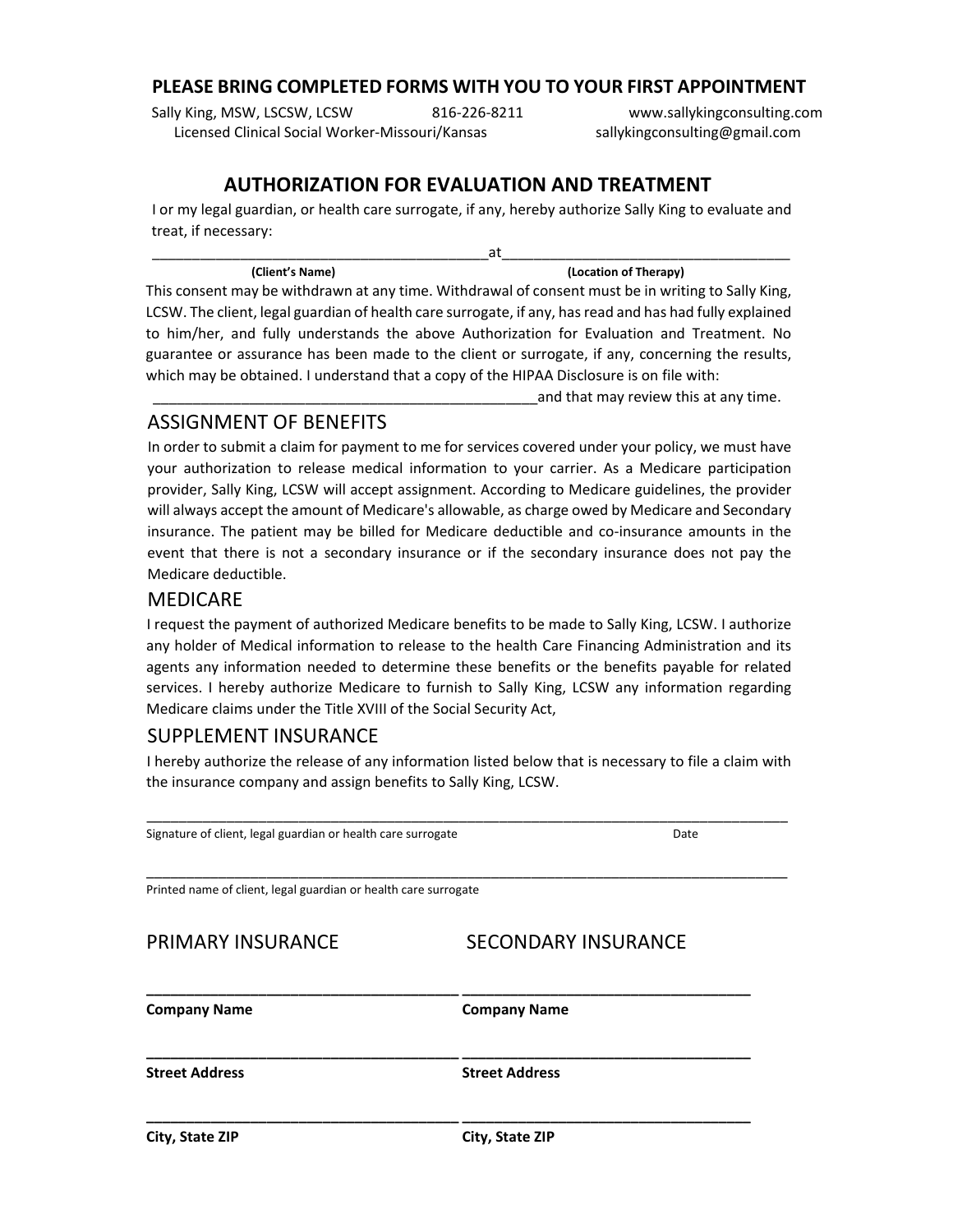www.sallykingconsulting.com<br>sallykingconsulting@gmail.com

|                                                                              |  | Intro Face Sheet |  |   |
|------------------------------------------------------------------------------|--|------------------|--|---|
| Name: $(last)$ (first) $(m/i)$ (finit)                                       |  |                  |  |   |
|                                                                              |  |                  |  |   |
| SSN #:                                                                       |  |                  |  |   |
|                                                                              |  |                  |  |   |
|                                                                              |  |                  |  |   |
|                                                                              |  |                  |  |   |
|                                                                              |  |                  |  |   |
|                                                                              |  |                  |  |   |
| Employment                                                                   |  |                  |  |   |
|                                                                              |  |                  |  |   |
|                                                                              |  |                  |  | Н |
|                                                                              |  |                  |  |   |
| Secondary                                                                    |  |                  |  |   |
| Referral source:________________________                                     |  |                  |  |   |
| PCP contact info                                                             |  |                  |  |   |
| Psychiatry contact:                                                          |  |                  |  |   |
|                                                                              |  |                  |  |   |
|                                                                              |  |                  |  |   |
|                                                                              |  |                  |  |   |
| Religion: Active?<br>Race: Smoker? Active?<br>Pets in home? Weapons in home? |  |                  |  |   |
|                                                                              |  |                  |  |   |
| Other persons in the home?                                                   |  |                  |  |   |
| Okay to leave confidential info on your voice mail? (yes) (no)               |  |                  |  |   |

Sally King, MSW, LSCSW, LCSW 816-22<br>Licensed Clinical Social Worker-Missouri/Kansas 816-226-8211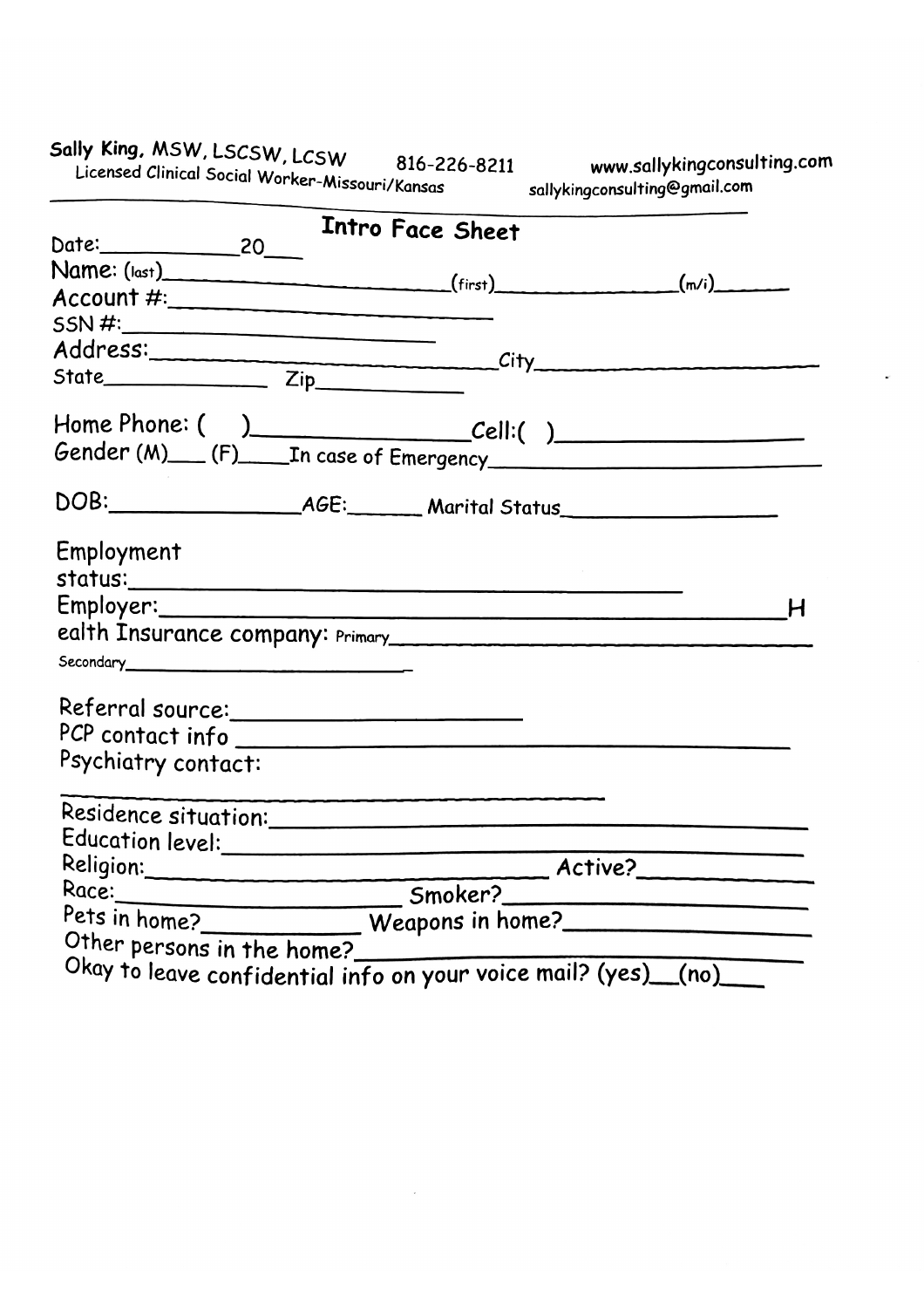# **Notice of Privacy Practices**

This notice describes how mental health therapy information about you may be used and disclosed and how you can get access to this information. Please review it carefully. Summary:

By law, we are required to provide you with our Notice of Privacy Practices (NPP). This Notice describes how your mental health information may be used and disclosed by me. It also tells you how you can obtain access to this information

As a patient, you have the following rights:

- 1.The right to inspect and copy your information;
- 2.The right to request corrections to your information;
- 3.The right to request that your information be restricted;
- 4. The right to request confidential communications;
- 5.The right to a report of disclosures of your information; and
- 6.The right to a paper copy to this Notice.

I want to assure you that your mental health/health information is secure with me. It be locked up at all times and without your written permission, will not be discussed with any person. In order that your information remains private you are not required to sign a release of information form. However, should you wish to send your file to other professional s, or have Sally receive your files from other professionals, you will need to sign a Release of Information.

If you have any questions about this page, my name and contact info is provided below.

Effective Date of this Notice 20\_\_

Contact Person: **Sally D King**, MSW, LSCSW, LCSW. Phone 1‐816‐226‐8211 or contact www.sallykingconsulting.com | sallykingconsulting@gmail.com

#### **Acknowledgement of Notice of Privacy Practices**

"I hereby acknowledge that I have read this copy of Sally King NOTICE OF PRIVACY PRACTICES. I understand that if I have questions or complaints regarding my privacy rights that I may contact the person listed above. I further understand that the practice will offer me updates to this NOTICE OF PRIVACY PRACTICES should it be amended, modified or change in any way."

\_\_\_\_\_\_\_\_\_\_\_\_\_\_\_\_\_\_\_\_\_\_\_\_\_\_\_\_\_\_\_\_\_\_\_\_\_\_\_\_\_\_\_\_\_\_\_\_\_\_\_\_\_\_\_\_\_\_\_\_\_\_\_\_\_\_\_\_\_\_\_\_\_\_\_\_\_\_\_\_

\_\_\_\_\_\_\_\_\_\_\_\_\_\_\_\_\_\_\_\_\_\_\_\_\_\_\_\_\_\_\_\_\_\_\_\_\_\_\_\_\_\_\_\_\_\_\_\_\_\_\_\_\_\_\_\_\_\_\_\_\_\_\_\_\_\_\_\_\_\_\_\_\_\_\_\_\_\_\_\_

Signature Date

Printed Name

[] Patient refused to Sign [] Patient was unable to sign because: